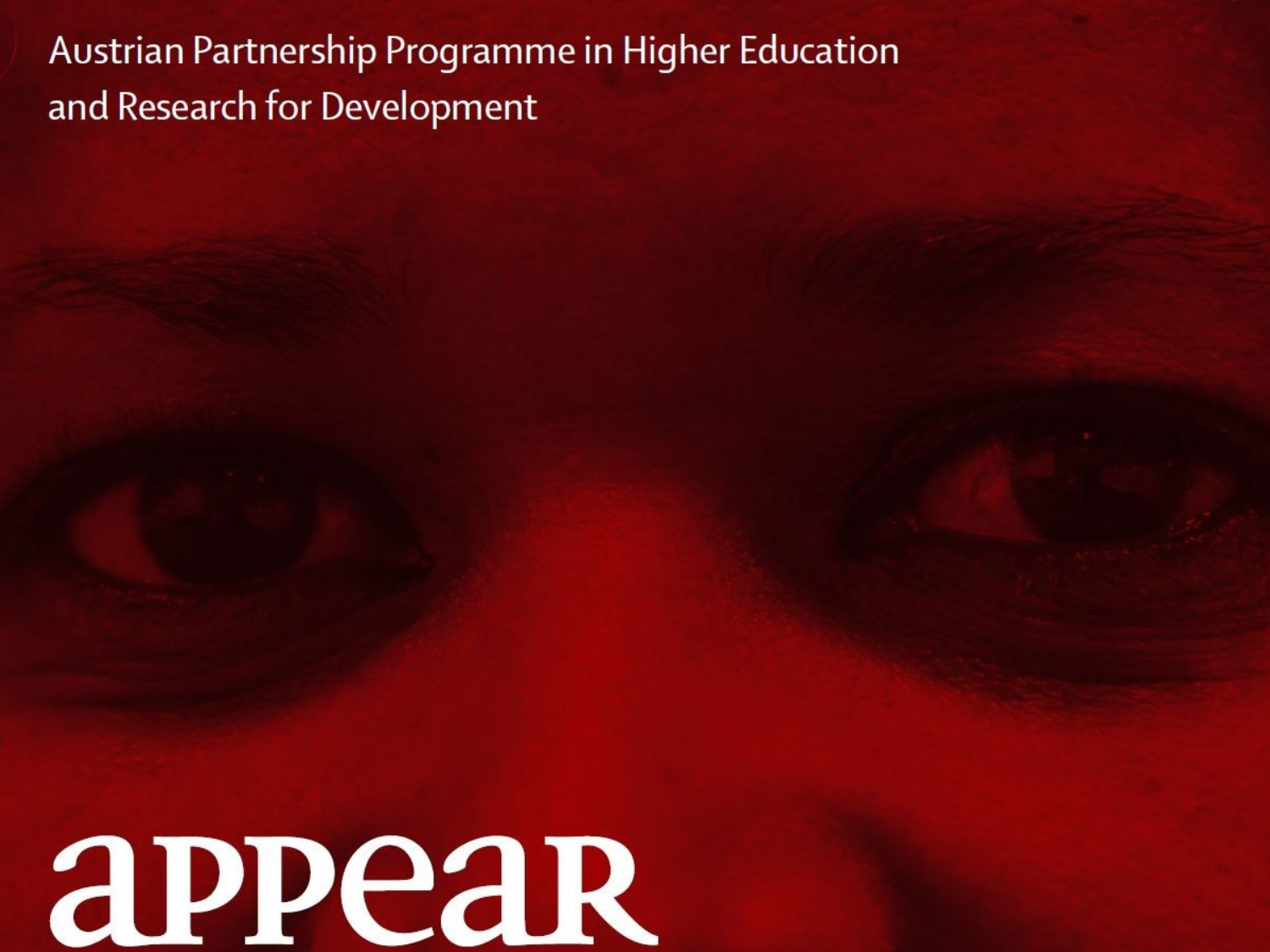

Austrian Partnership Programme in Higher Education and Research for Development

#### **Austrian Partnership Programme in Higher Education and Research for Development – APPEAR**

#### **Andreas Obrecht**

Vienna, 26 March 2015

financed by

Austrian Development Cooperation *Implementing Organization*

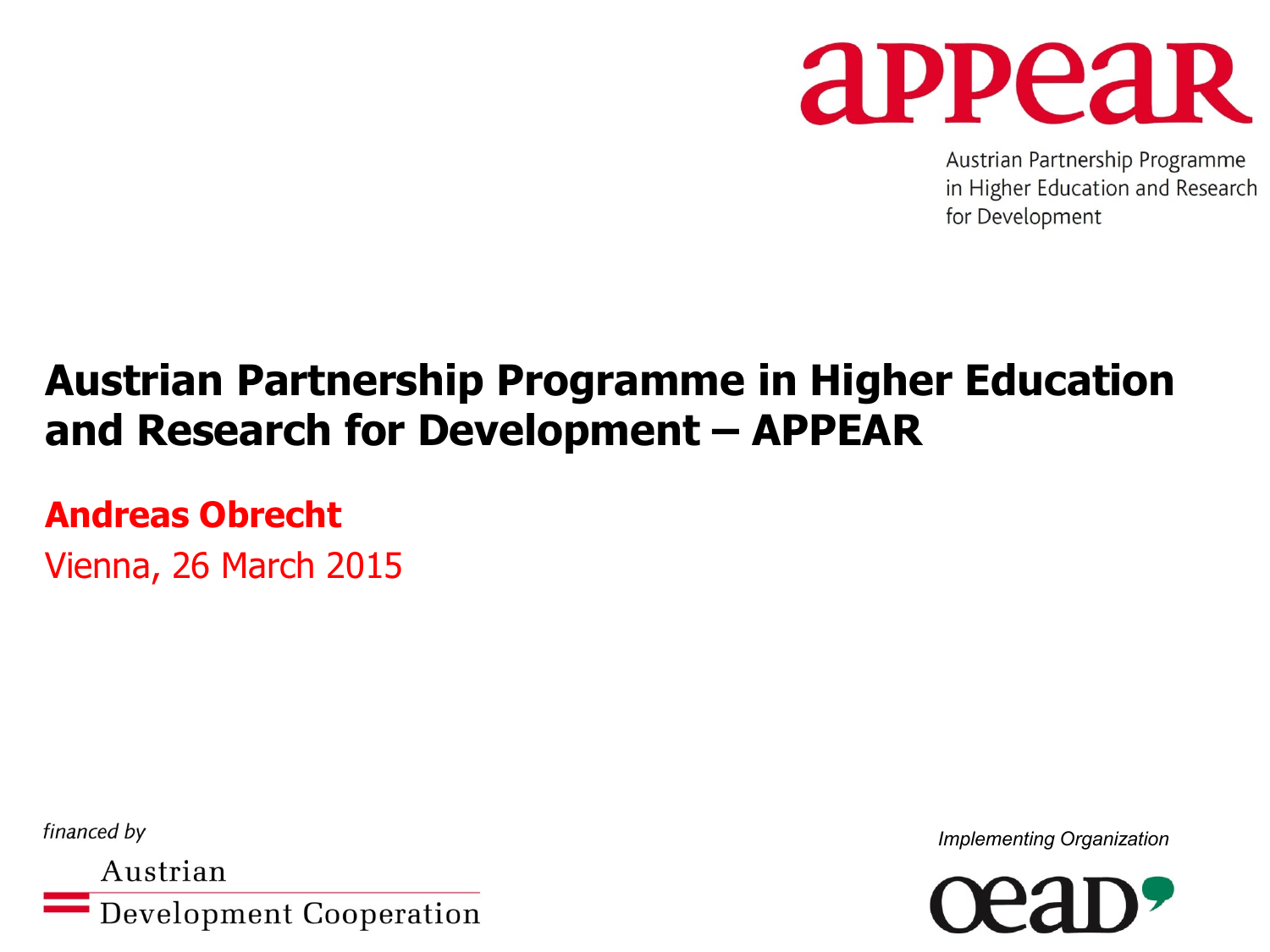- $\rightarrow$  Prolongation of APPEAR until December 2020
- $\rightarrow$  APPEAR is financed by the Austrian Development Cooperation (ADC). Based on the "Strategy on Higher Education and Scientific Cooperation"
- $\rightarrow$  The APPEAR team is based at the OeAD; supported by the subcontractors, the Austrian Latin America Institute (LAI) and the World University Service Austria (WUS)
- $\rightarrow$  Decision making bodies: Selection Board and Advisory Board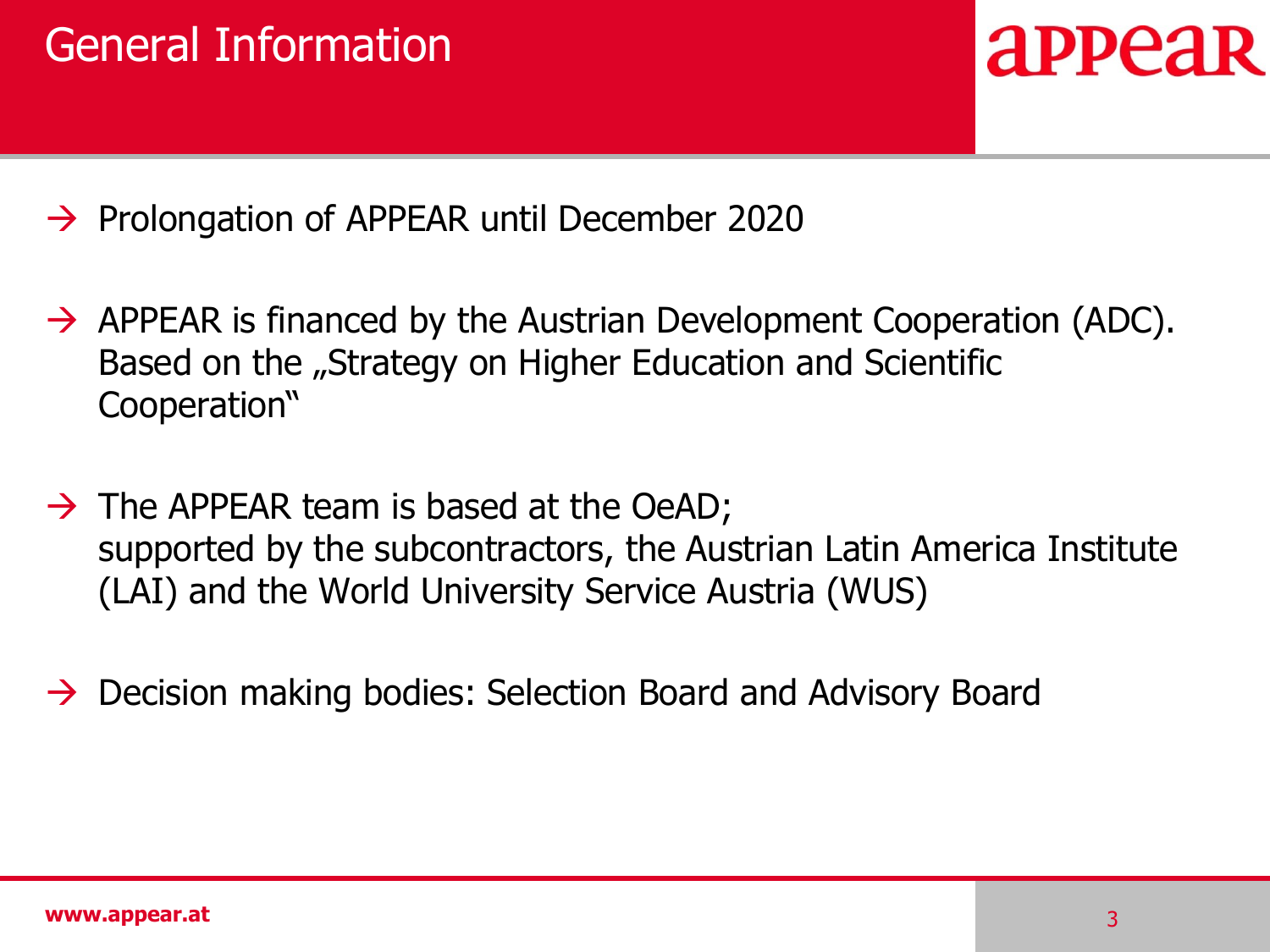



- $\rightarrow$  Institutional capacity building in higher education, research for development and management in the addressed countries
- $\rightarrow$  Contribution to poverty reduction and improving the livelihood of marginalized social groups and/or peoples livelihood in general
- $\rightarrow$  The cooperation is scientifically and culturally beneficiary for both sides
- $\rightarrow$  Enhanced visibility of development research in Austria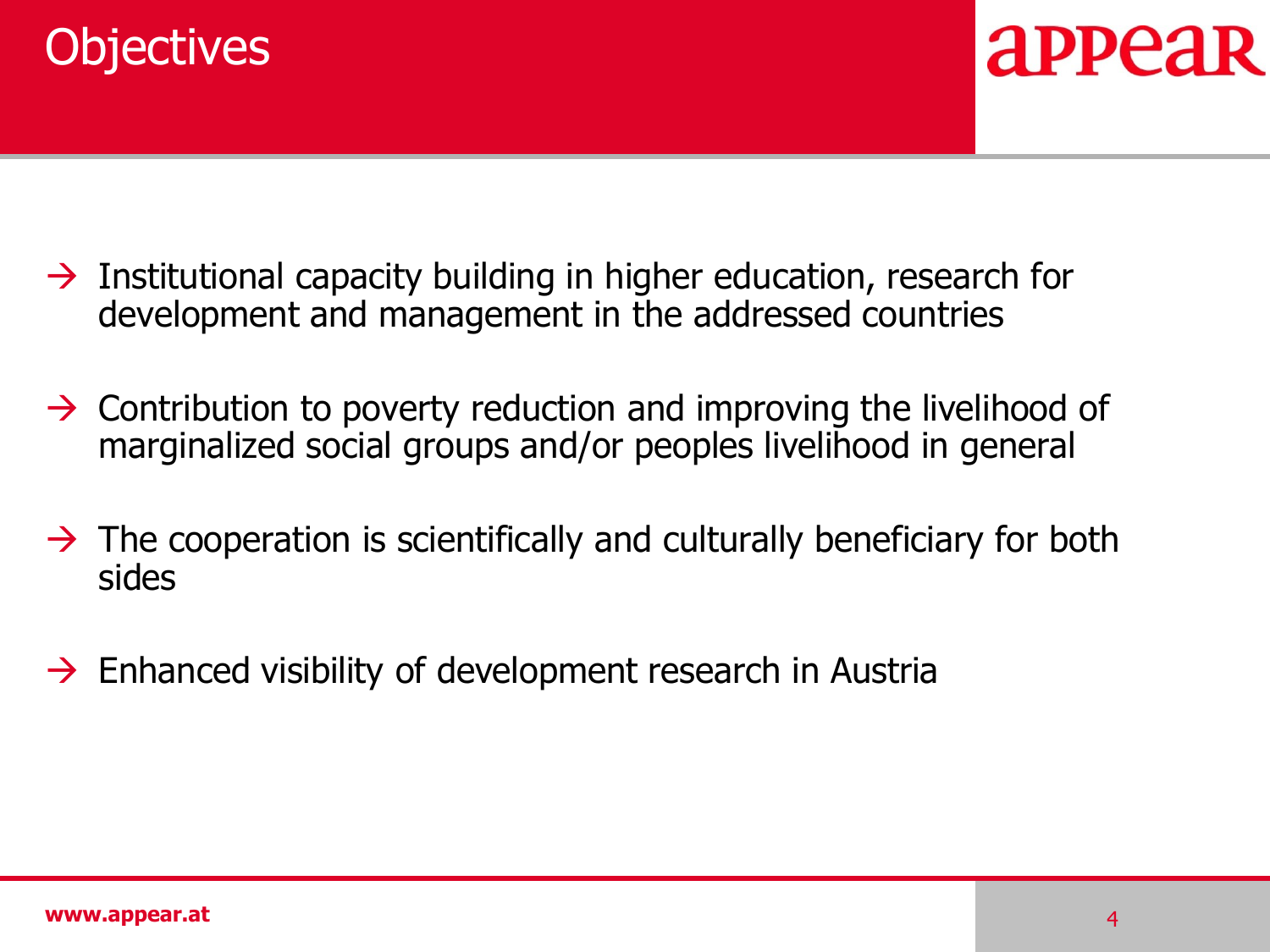### **Components**

# **APPEAR**

#### **Component 1**

- $\rightarrow$  Academic Partnerships and Advanced Academic Partnerships in higher education, research and management, to strengthen the institutional capacities of higher education institutions in the eligible countries
- $\rightarrow$  Preparatory funding
	- to support researchers and institutions who do not yet have well established links and to plan and jointly write a project proposal

#### **Component 2**

 $\rightarrow$  Master's and PhD scholarships in Austria for students and professionals from eligible countries

#### **Budget**

- $\rightarrow$  around 12 Million Euro (2014-2020)
- $\rightarrow$  75 % projects / 25 % scholarships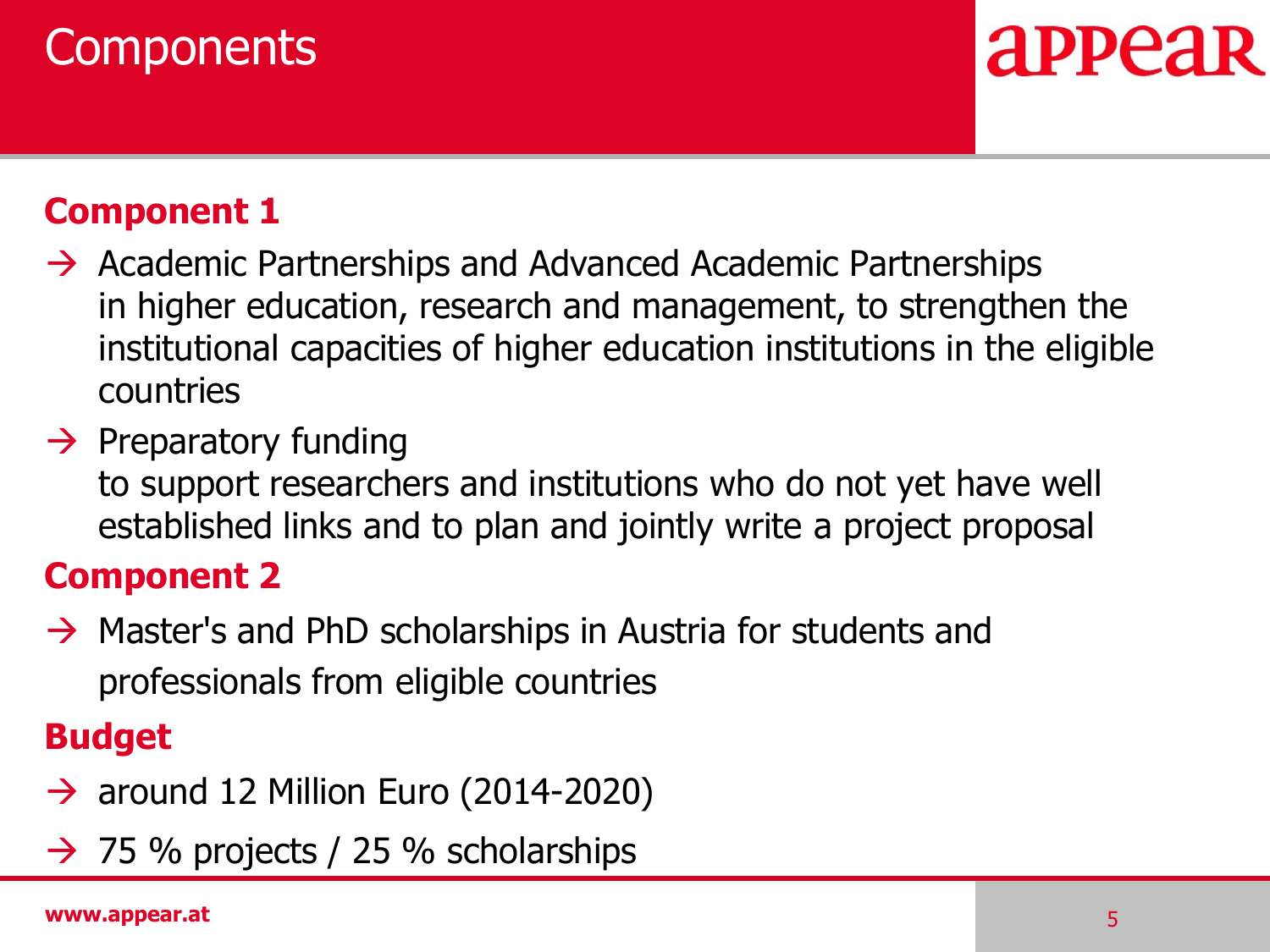### 4 APPEAR - Calls

# **APPEAR**

#### **December 2009 until March 2015**

- $\rightarrow$  124 Preparatory Funding Proposals 44 accepted
- $\rightarrow$  109 Academic Partnership Proposals 21 accepted (16 already successfully finalized, 5 ongoing)
- $\rightarrow$  18 Austrian Universities (out of 21) 2 Austrian Universities of Applied Sciences (out of 19)
- $\rightarrow$  21 Master's and 42 PhD Scholarships, 65 North-South-Dialogue **Scholarships**

#### **Budget**

- $\rightarrow$  Around 9 Million Euro (2009-2014)
- $\rightarrow$  2/3 projects 1/3 scholarships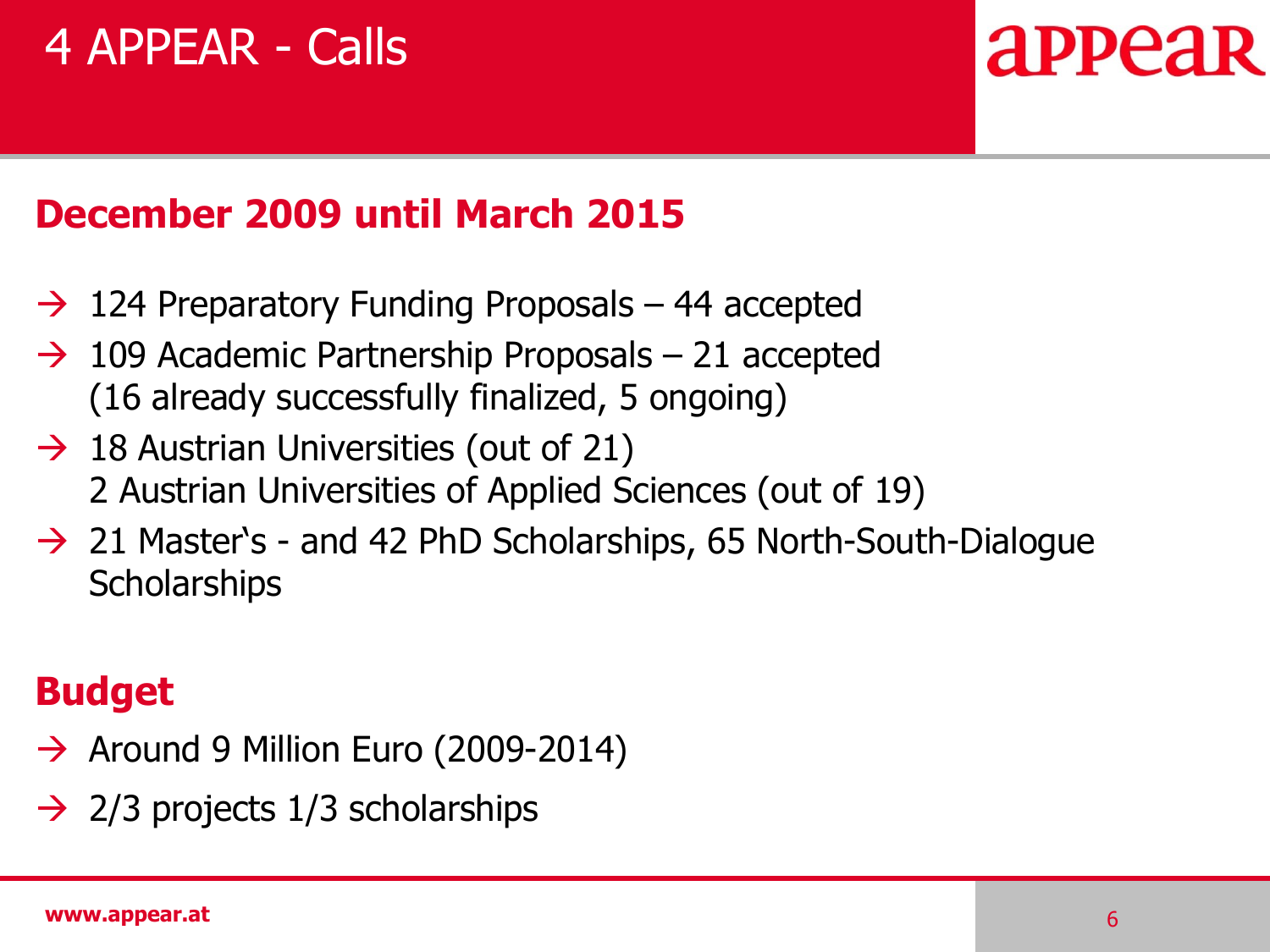### Eligible Countries

- $\rightarrow$  Ethiopia, Uganda, Kenya
- $\rightarrow$  Mozambique
- $\rightarrow$  Cap Verde, Burkina Faso, Senegal
- $\rightarrow$  Nicaragua, El Salvador, Guatemala
- $\rightarrow$  Bhutan, Nepal
- $\rightarrow$  Palestinian Territories
- $\rightarrow$  Armenia, Georgia, Republic of Moldova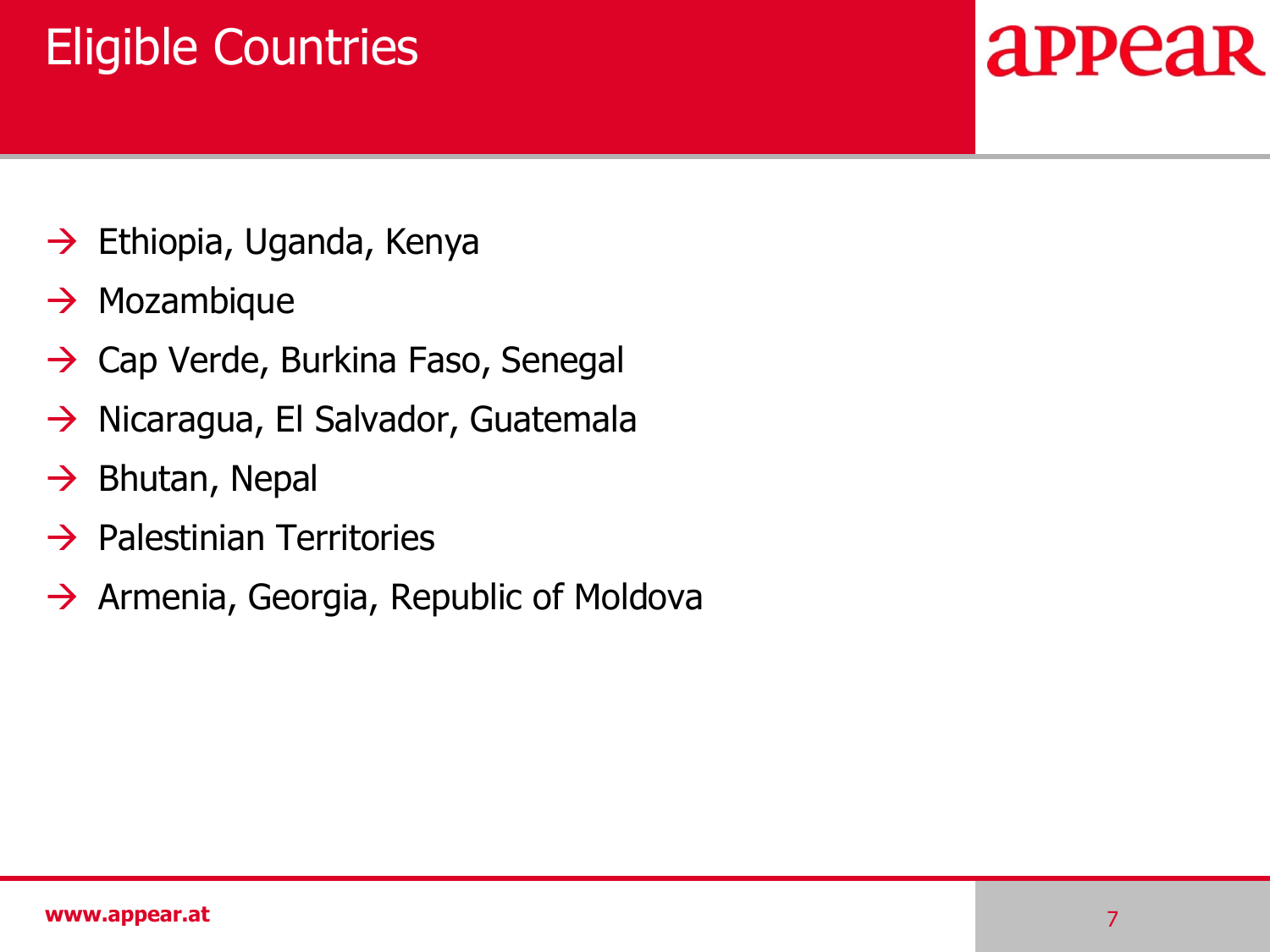#### **In order to realize the overall objective, APPEAR follows five basic principles:**

- $\rightarrow$  Participatory approach
- $\rightarrow$  A concept of culturally open-minded knowledge
- $\rightarrow$  Practically- and empirically-oriented approach
- $\rightarrow$  Gender sensitivity
- $\rightarrow$  "Bottom-up" and demand-driven approach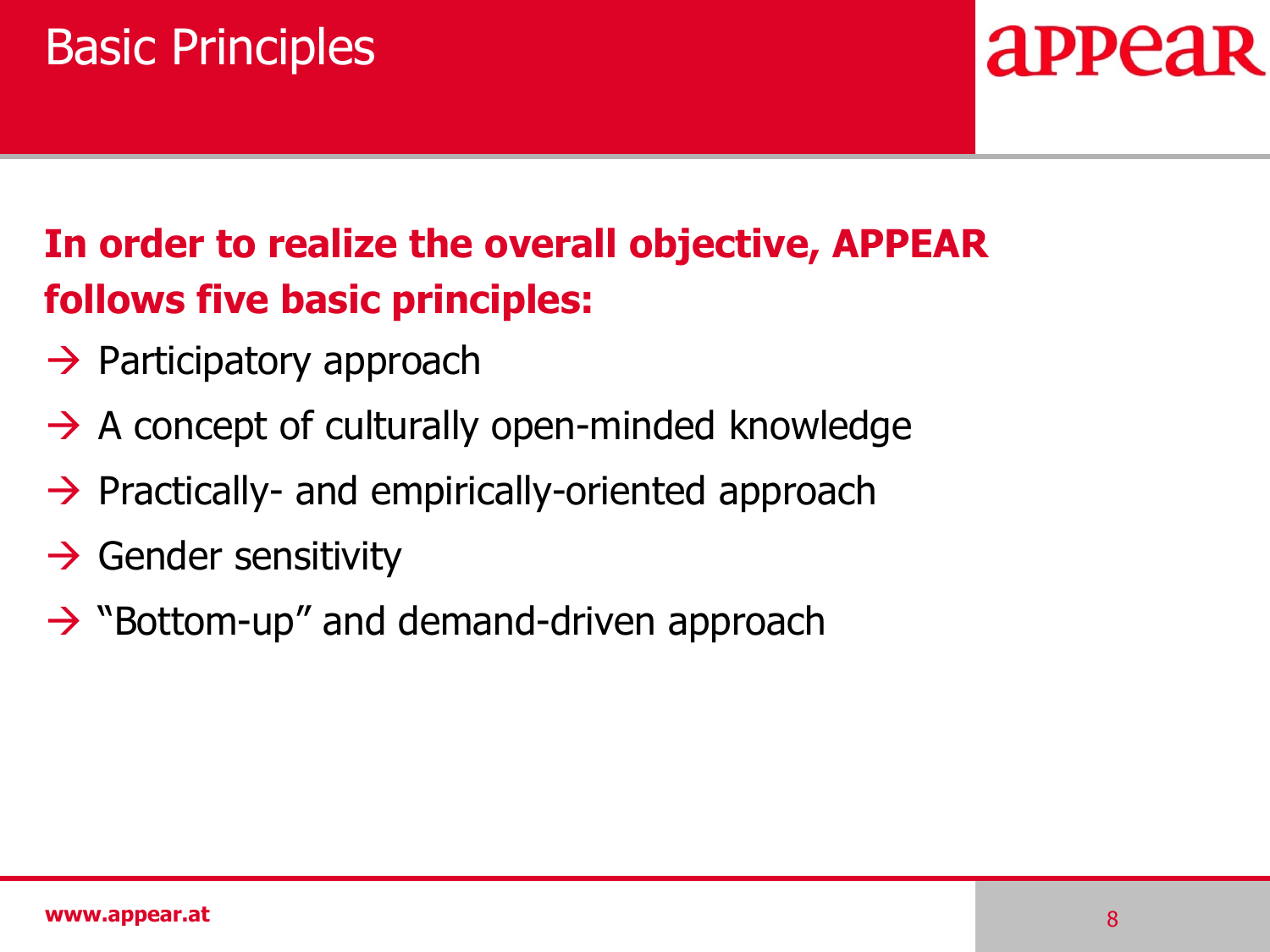#### **Strengthening of institutional capacities in higher education and research for development:**

- $\rightarrow$  Water supply and sanitation, rural development, sustainable energy, environment and natural resources; in this field a consideration of the Nexus approach (water - energy - food security) is welcome
- $\rightarrow$  Private sector development
- $\rightarrow$  Poverty reduction, peace building and conflict prevention, governance and human rights, gender equality
- $\rightarrow$  Strengthening of skills in social sciences as an instrument to systematically analyse the reasons of poverty and to empower capacities in social science research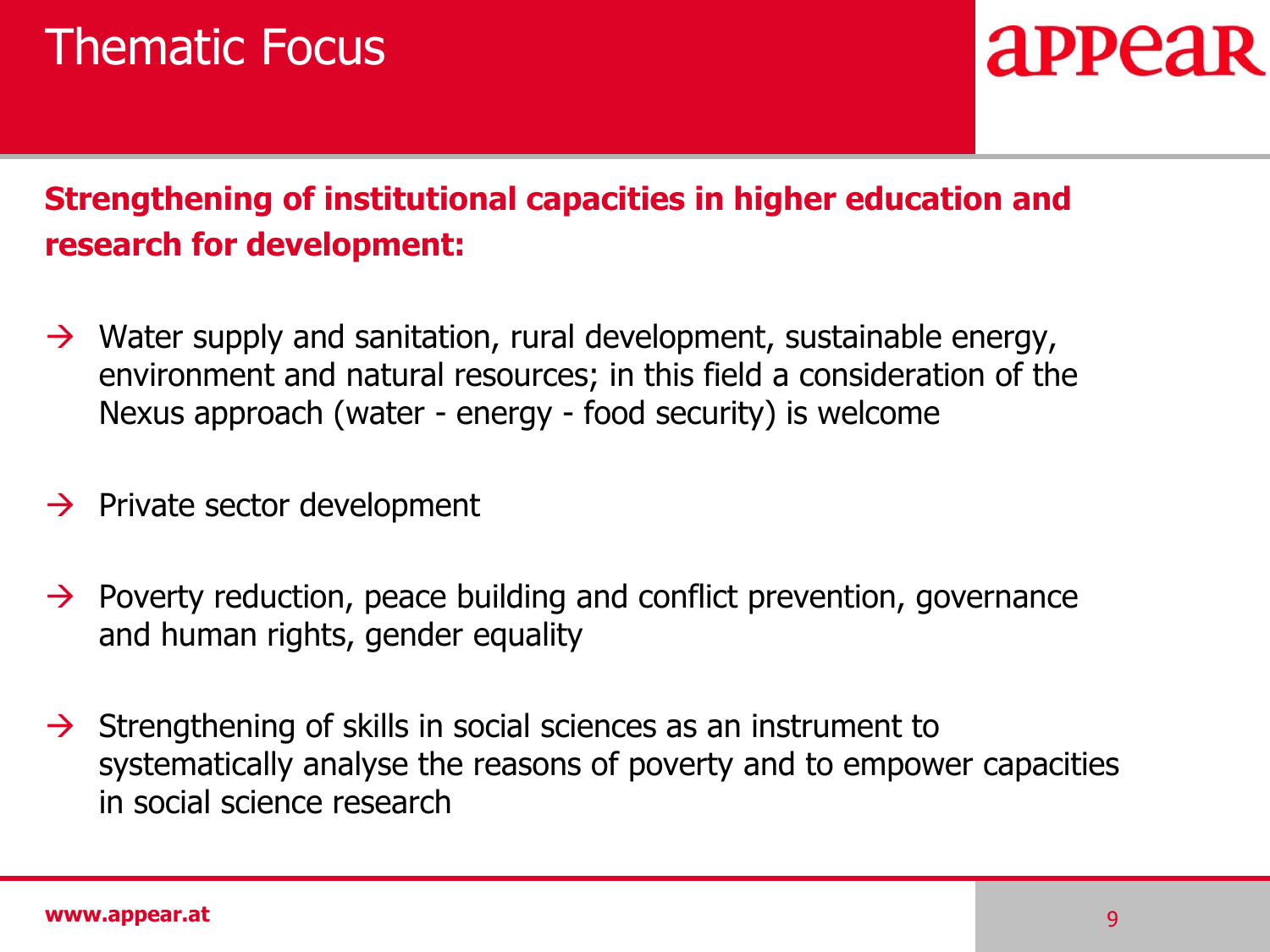### Requirements regarding the Content

- $\rightarrow$  Alignment with the national / regional development strategies of the addressed countries
- $\rightarrow$  The alignment with the respective ADC country strategy is regarded as added value
- $\rightarrow$  Disability mainstreaming is regarded as added value
- $\rightarrow$  Regional networks, integration of young and female researchers, as well as transdisciplinarity is regarded as added value
- $\rightarrow$  Relevant for main societal challenges in the respective countries and in line with their regional and national development strategies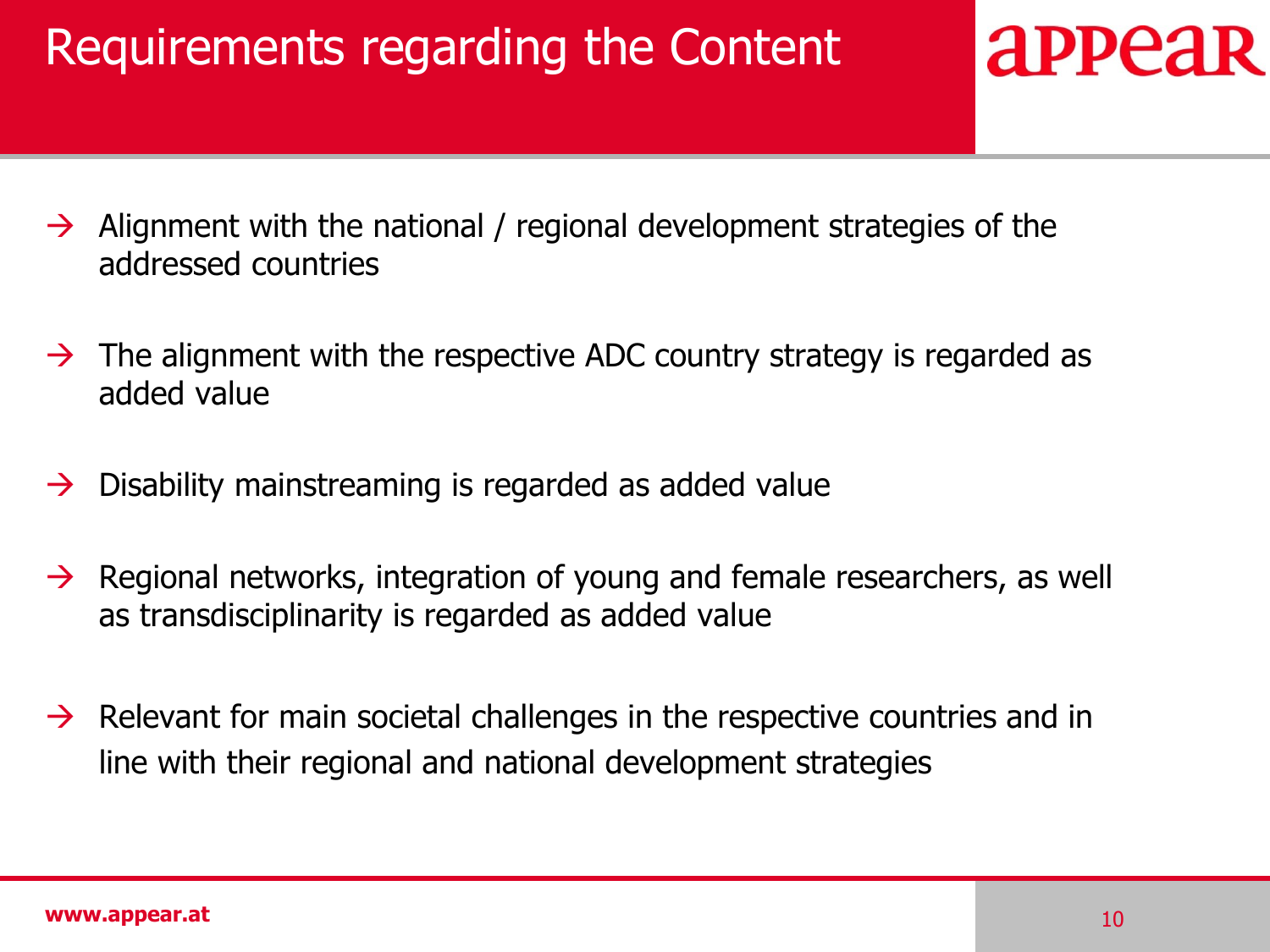### Academic Partnerships

- $\rightarrow$  Higher education institutions and research institutions in the eligible countries and higher education institutions in Austria (universities and universities of applied sciences)
	- The project coordinating institution can either be a higher education institution in an eligible country or a university / university of applied sciences in Austria
- $\rightarrow$  To strengthen the capacities in higher education, research and management.
- $\rightarrow$  Duration: max. 4 years
- $\rightarrow$  Budget:
	- 50.000 90.000 Euro / year (2 partner)
	- 50.000 -130.000 Euro / year (more than 2 partners)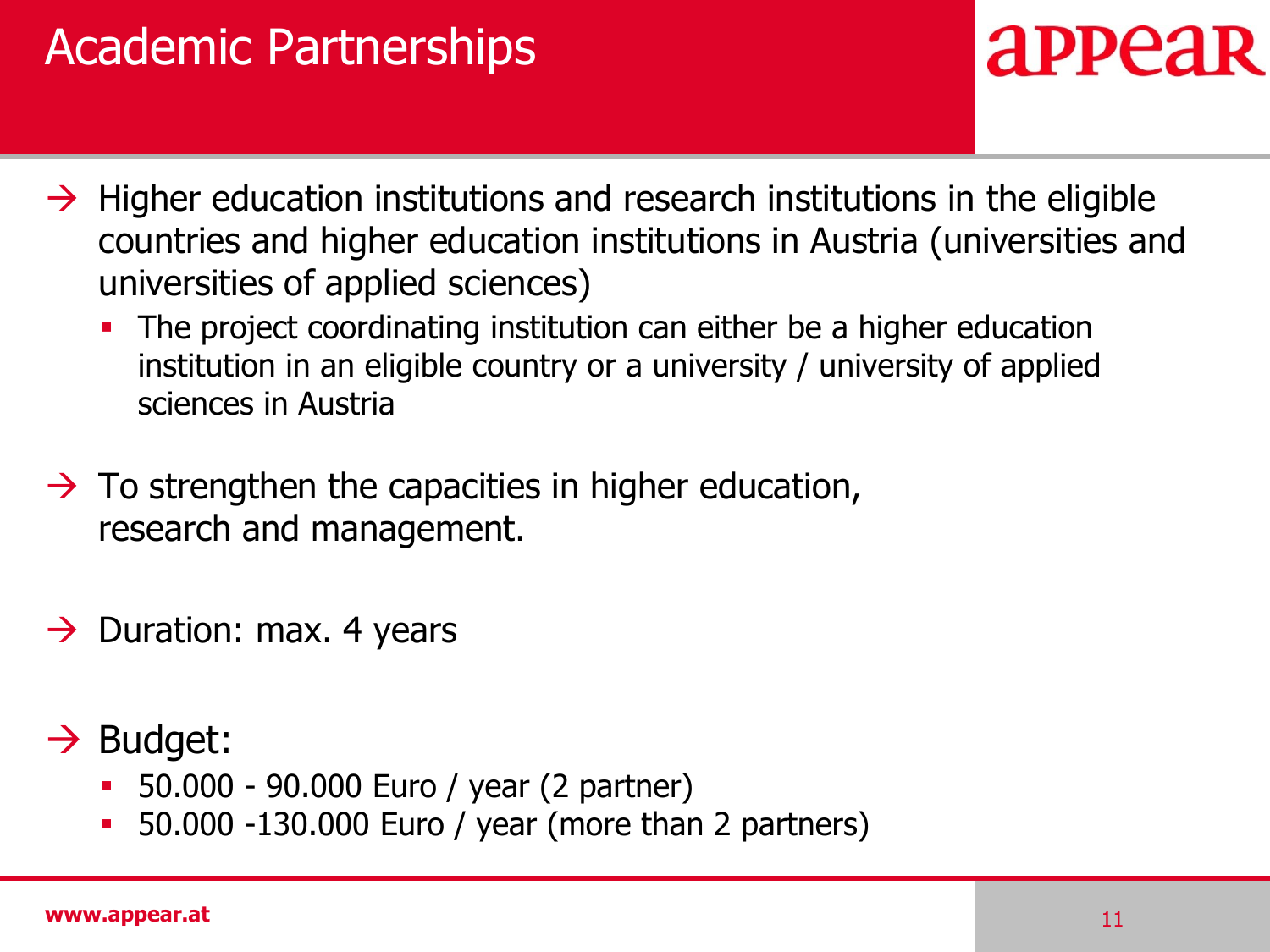### Advanced Academic Partnerships

- $\rightarrow$  Higher education institutions and research institutions in the eligible countries and higher education institutions in Austria (universities and universities of applied sciences)
	- The project coordinating institution can either be a higher education institution in an eligible country or a university / university of applied sciences in Austria
- $\rightarrow$  Based on the results of the already successfully finalised APPEAR project; to develop new innovative designs for the cooperation in higher education and research for development
- $\rightarrow$  Duration: max. 3 years
- $\rightarrow$  Budget:
	- 50.000 90.000 Euro/year (2 partner)
	- 50.000 -130.000 Euro/year (more than 2 partners)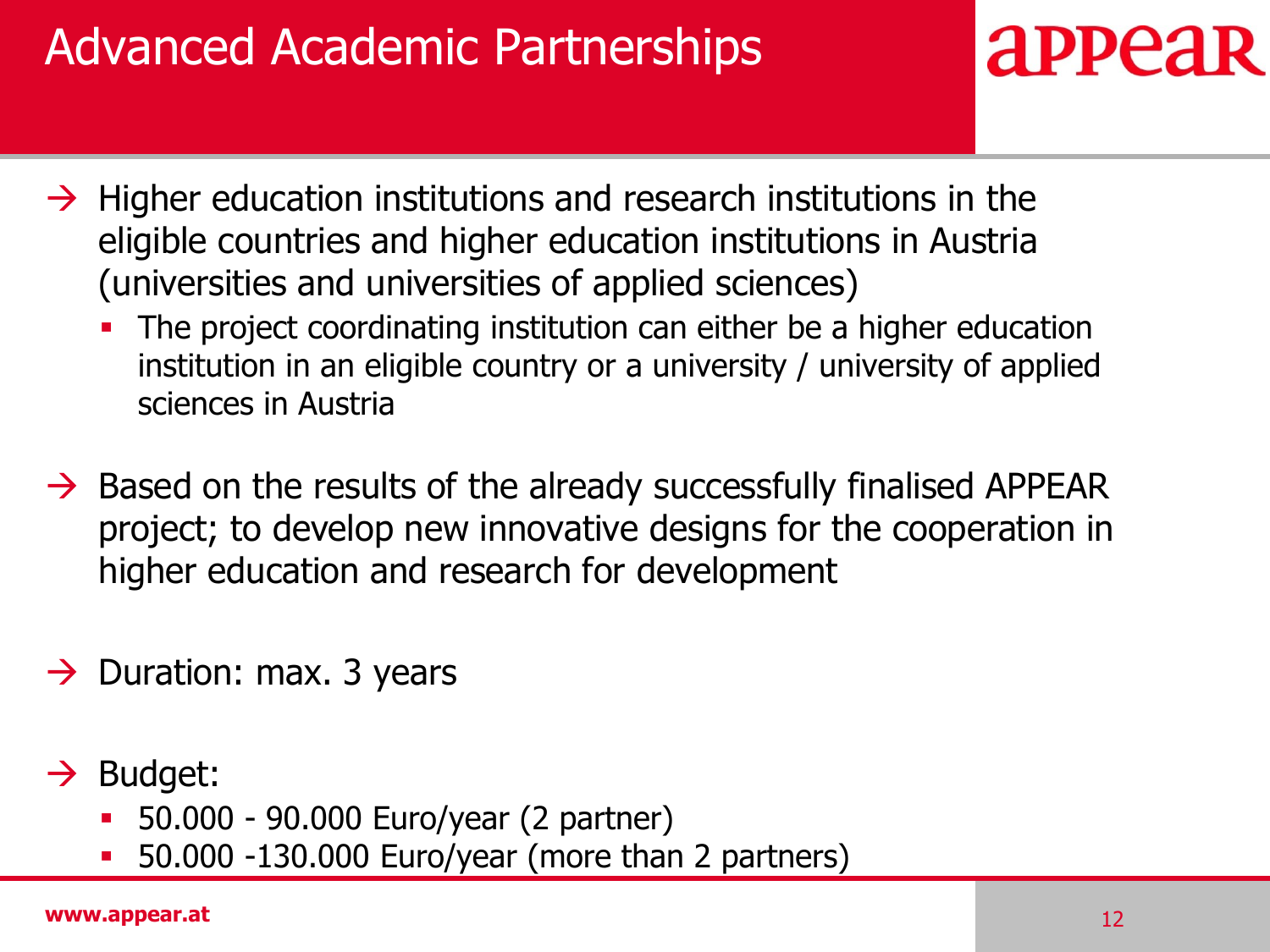### Schedule - (Advanced) Academic Partnerships

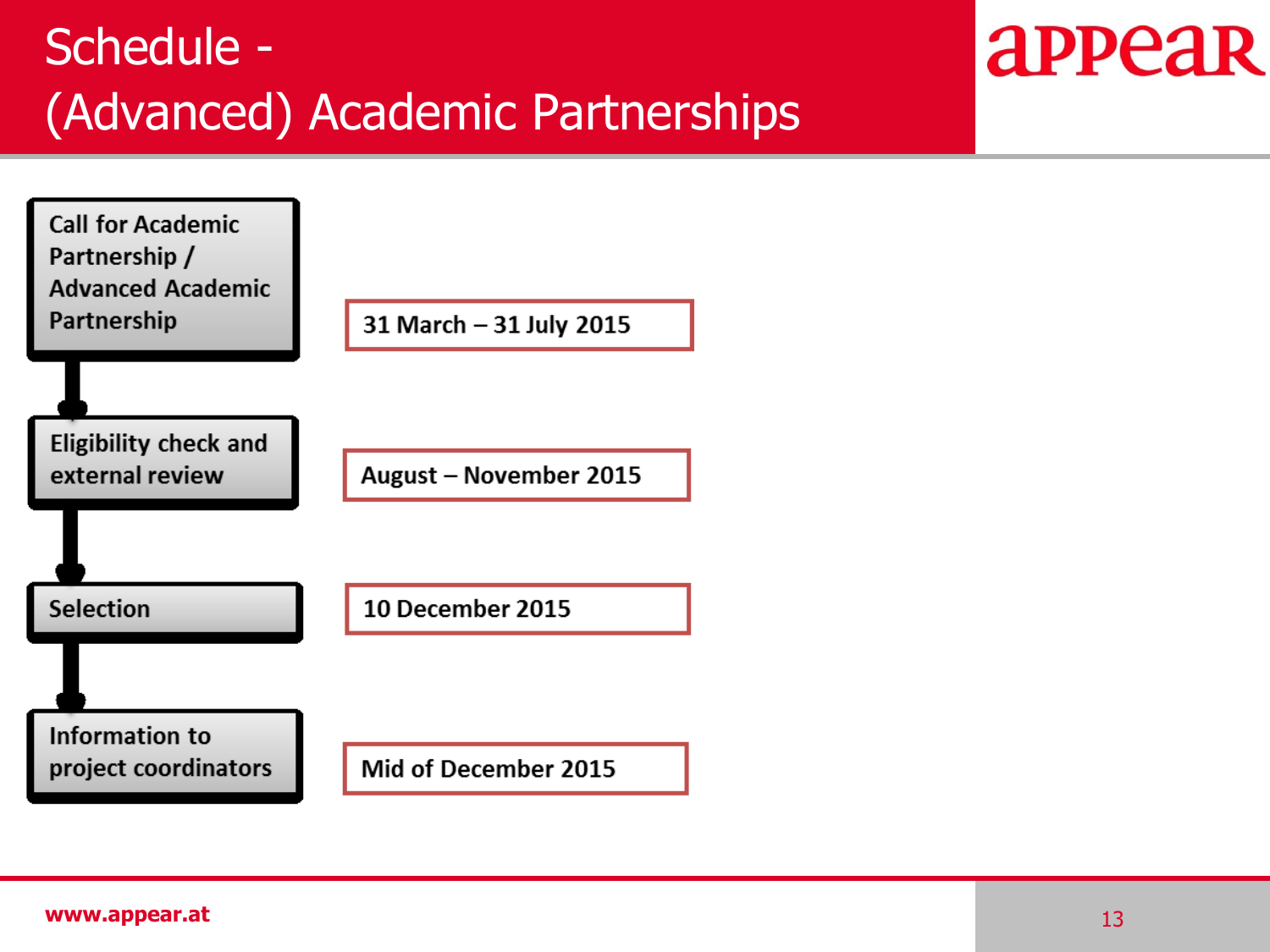### Preparatory Funding

- $\rightarrow$  Higher education institutions and research institutions in the eligible countries and higher education institutions in Austria (universities and universities of applied sciences)
	- The project coordinating institution can either be a higher education institution in an eligible country or a university / university of applied sciences in Austria
- $\rightarrow$  In order to elaborate realistic and effective project proposals, based on the demands and needs of the institution(s) in the addressed countries
- $\rightarrow$  Duration: max. 5 months
- $\rightarrow$  Budget: max. 15.000 Euro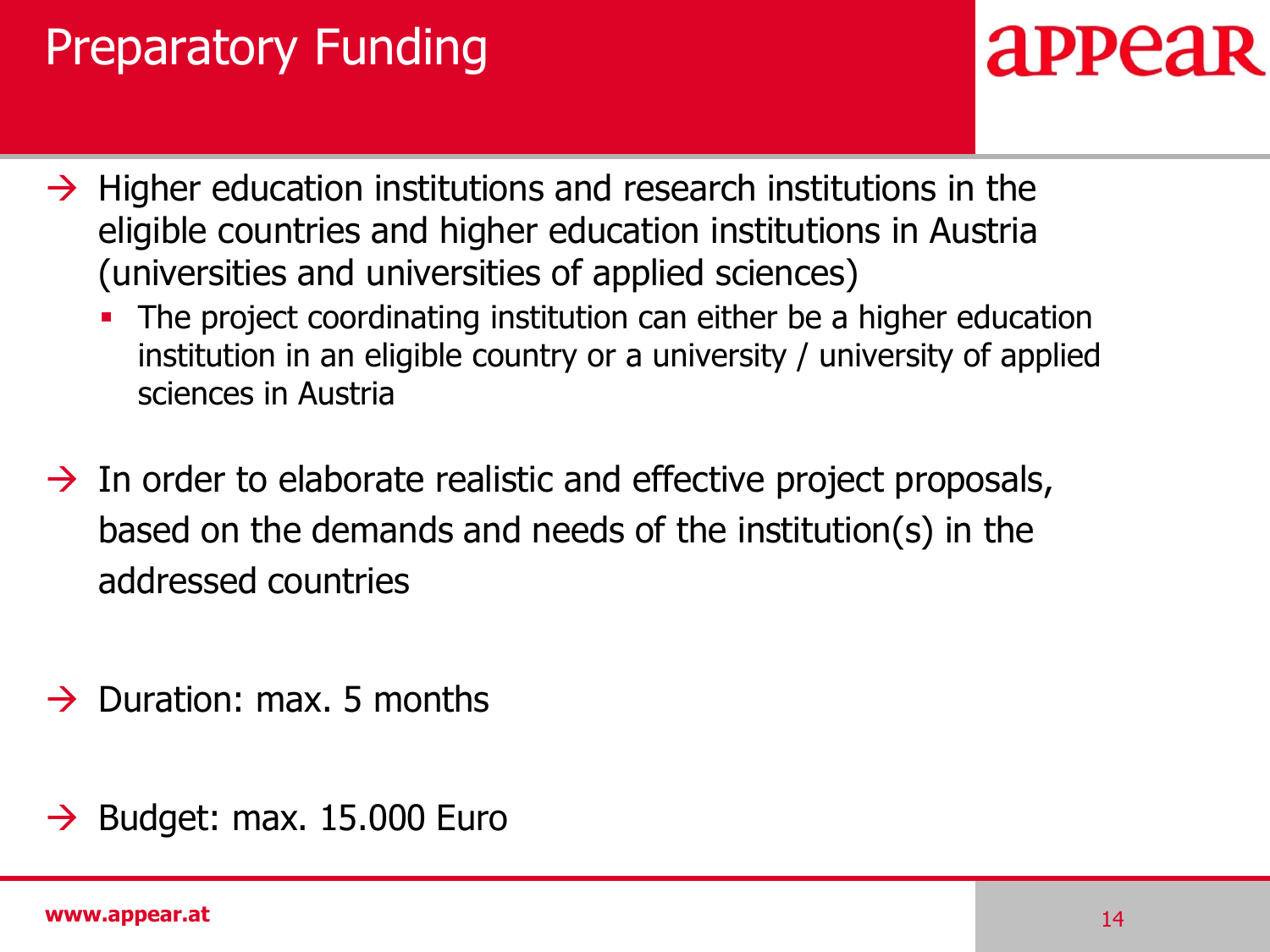### Schedule – Preparatory Funding

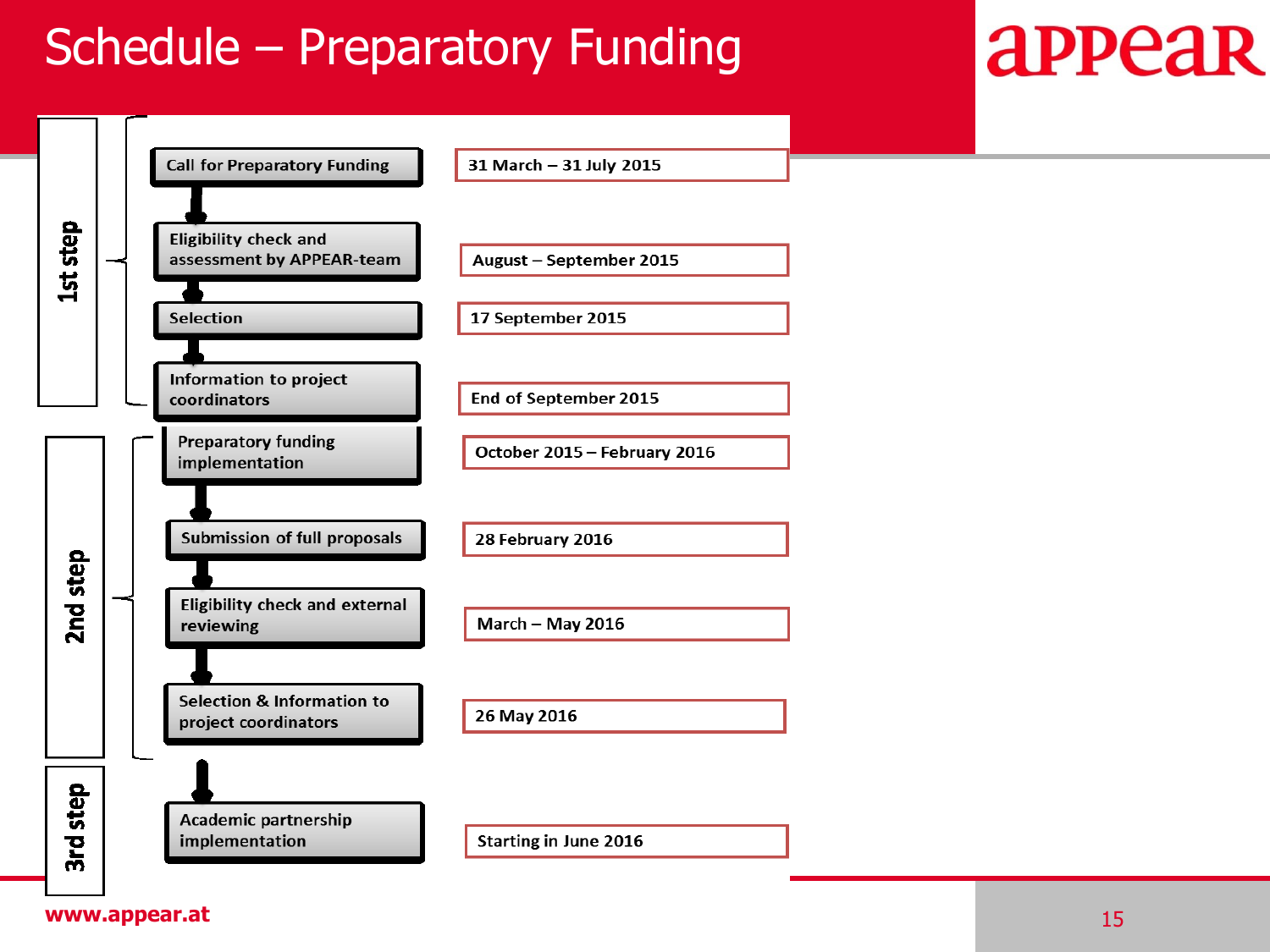#### **There are two types of APPEAR scholarships:**

- $\rightarrow$  Master's and PhD scholarships that are **linked to an existing APPEAR project**
- $\rightarrow$  PhD scholarships that are **individual**, i.e. not linked to an existing APPEAR project
- $\rightarrow$  Scholarship rate
	- Master: 960 Euro per month (24 months)
	- PhD: 1050 Euro per month (36 months)
	- Plus travel costs (including field research) Allowances (German courses, participation in conferences, printing costs)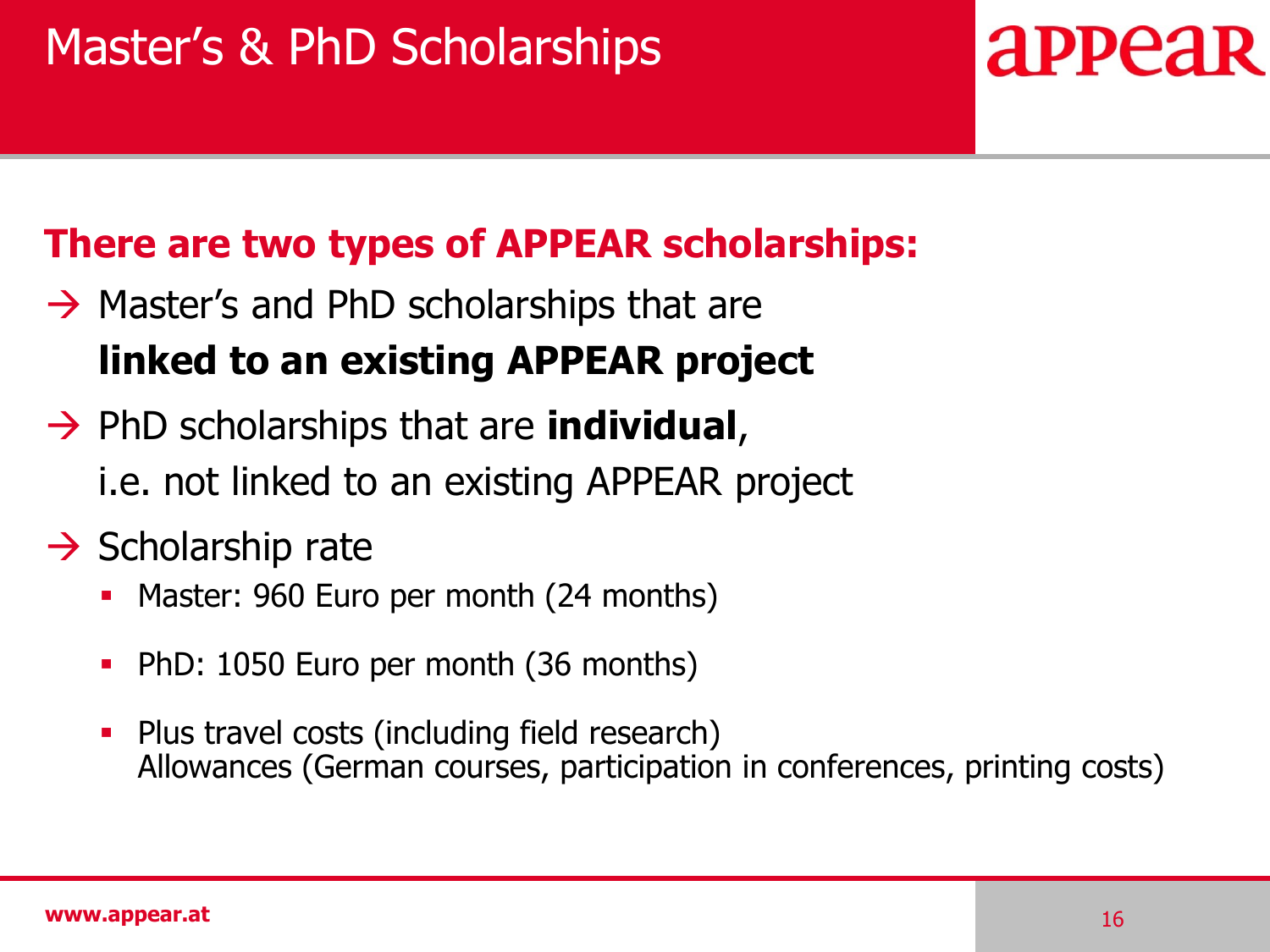### Schedule-Master's & PhD Scholarships

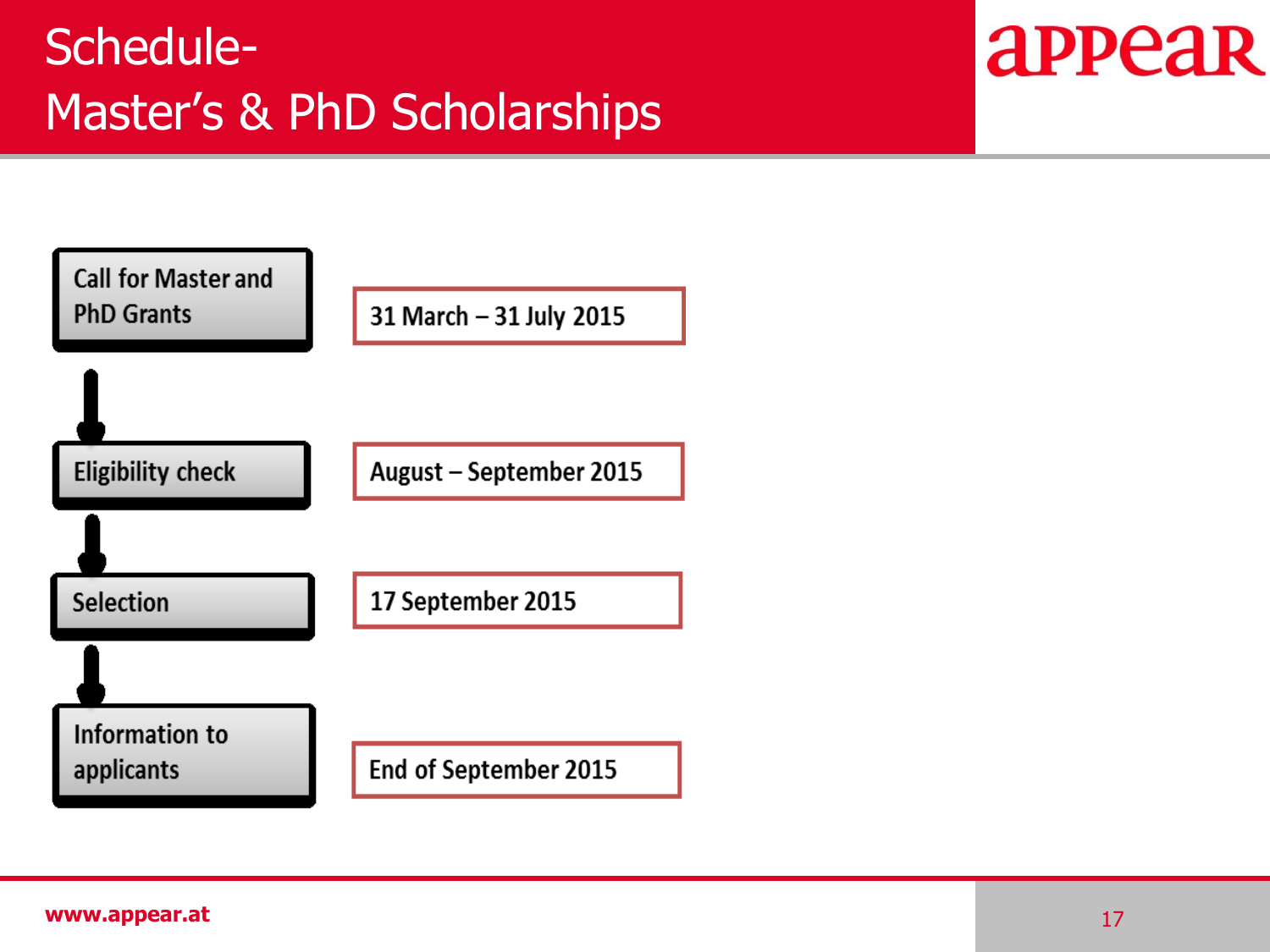#### **Five dimensions of the guidelines for applicants and of the criteria for peer reviewing:**

- $\rightarrow$  Relevance for development
- $\rightarrow$  Scientific quality and degree of innovation
- $\rightarrow$  Project management and capacity of the consortium
- $\rightarrow$  Impact, expected results & sustainability
- $\rightarrow$  Cost effectiveness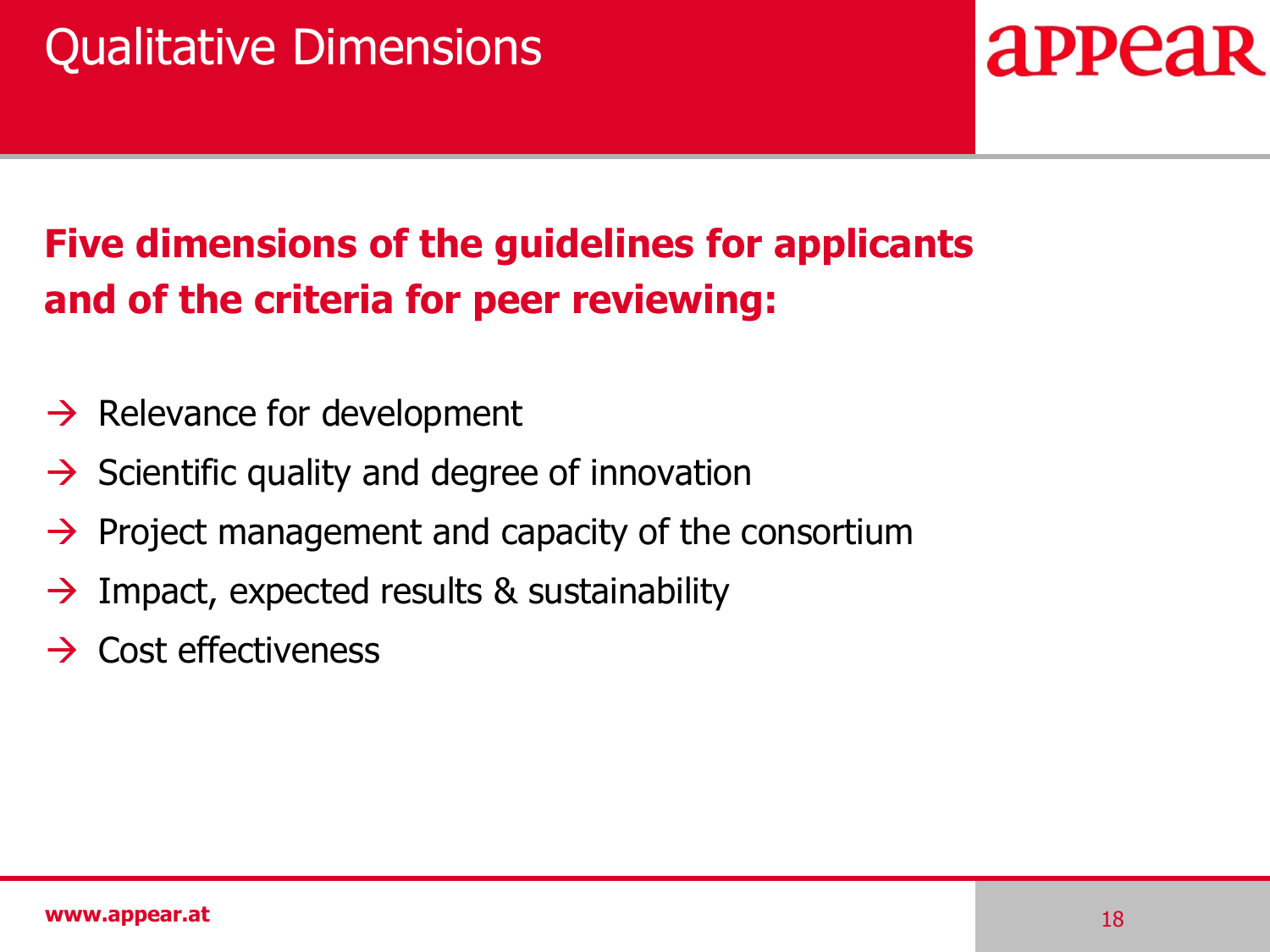### Project Design and Substantive Quality

- $\rightarrow$  In which context and against which background are the proposed activities set?
- $\rightarrow$  How does the project incorporate an innovative approach? (in terms of theoretical, epistemological, methodological/empirical and educational aspects)
- $\rightarrow$  How are the proposed activities in line with the expected outcomes?
- $\rightarrow$  How are capacity development activities included?
- $\rightarrow$  Are there any links to ongoing development activities?
- $\rightarrow$  Does the project include South-South-cooperation?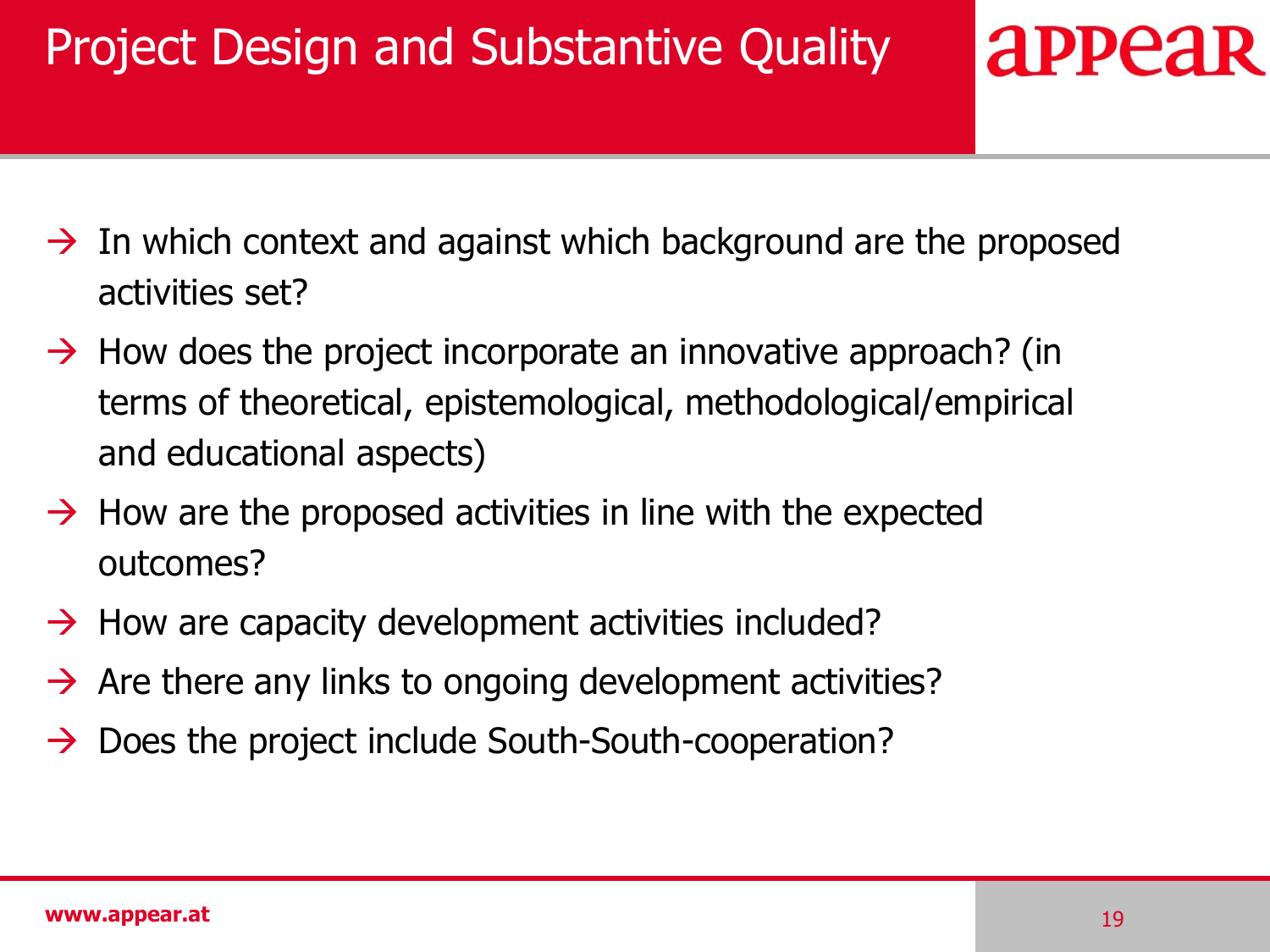### Project Management and Capacity of the Consortium

- $\rightarrow$  How is the coordination of the project and the roles of the respective partners planned?
- $\rightarrow$  How does the chosen constitution of the team contribute to the possibility of the consortium to reach the objectives?
- $\rightarrow$  How does the balance between junior and senior, female and male, Southern and Northern team members increase the prospects of reaching the objectives?
- $\rightarrow$  Why is it important to collaborate with the particular institution(s) and which long-term effects of the partnership can be expected? (development impact, thematically-related decisions, etc.)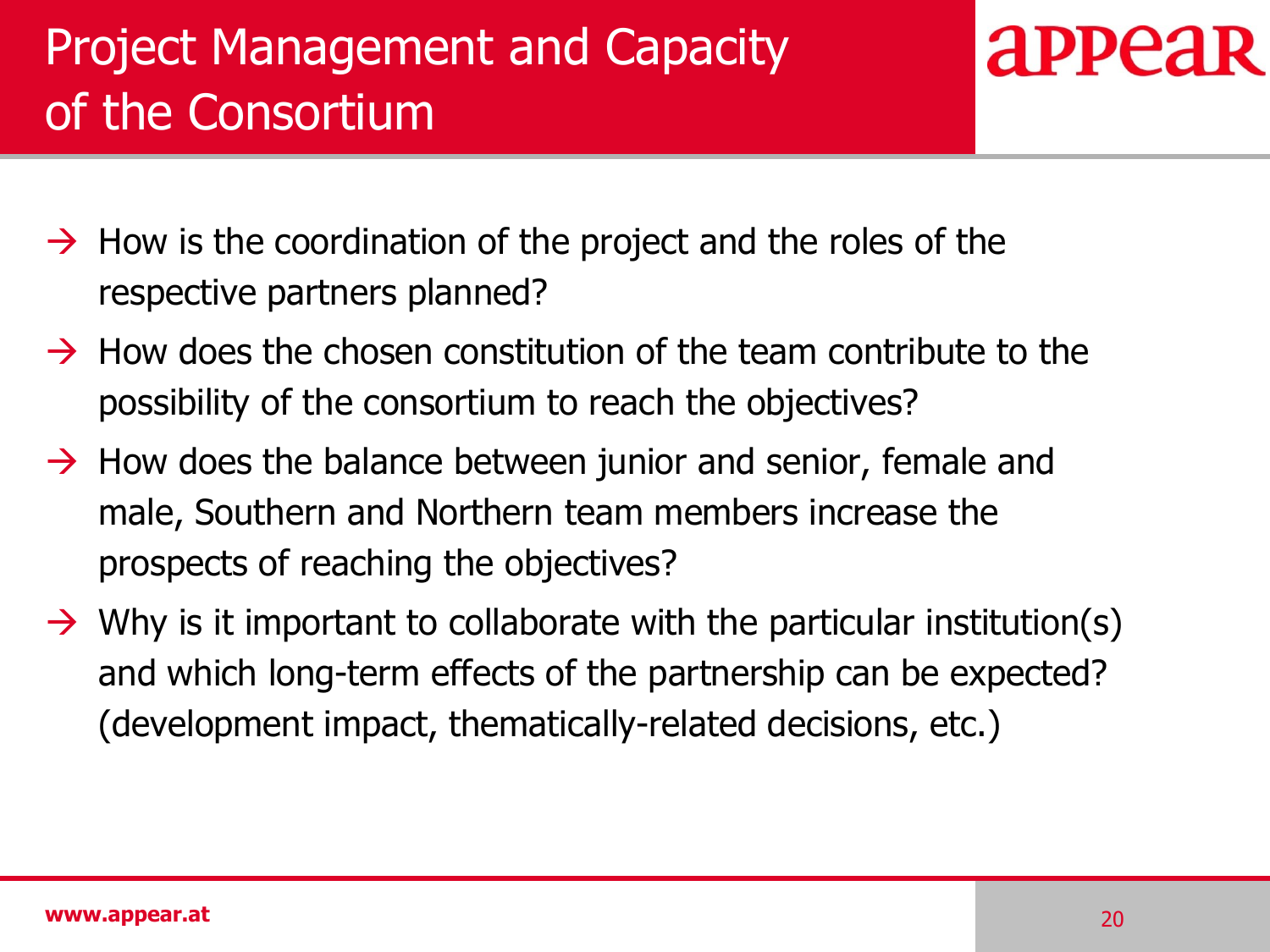### Relevance for and Contribution to Development

- $\rightarrow$  In which way do the proposed activities contribute to the partner countries' national/regional development plan or poverty reduction strategy?
- $\rightarrow$  How and in which way are the proposed activities relevant for poor and marginalized societal groups?
- $\rightarrow$  In which way do the proposed activities support/strengthen the institutional capacity of the partner institution(s) in the South?
- $\rightarrow$  Who are the "beneficiaries" of the proposed activities on all sides and what are the expected direct and indirect benefits? How are the different levels related to each other:
	- local level (communities, marginalized groups)
	- institutional level (scientific institutions, NGOs, other organizations)
	- regional/national level (agencies, government institutions, administration)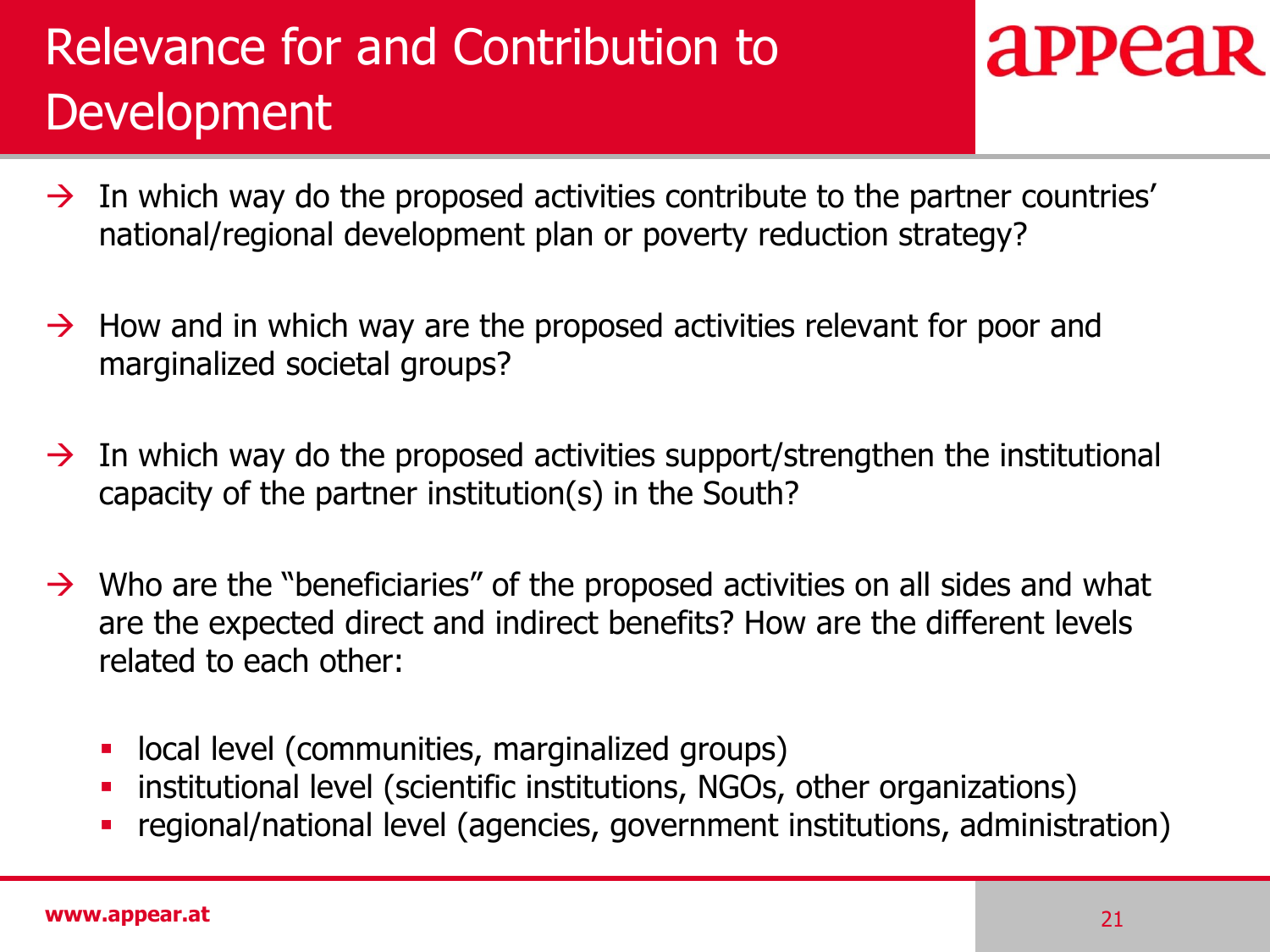### Results and Sustainability

- $\rightarrow$  How does the consortium plan to make the cooperation sustainable beyond the funding period?
- $\rightarrow$  To which degree can the project be expected to have a positive influence on the opportunities, living conditions and/or position of women?
- $\rightarrow$  How do the proposed activities strengthen the educational, research and/or management capacities of the institution in the South?
- $\rightarrow$  How does the project contribute to an increased integration of its partners in scientific networks (international, regional, South-South)?
- $\rightarrow$  How is dissemination and utilization of expected findings and results planned? (spin-offs, follow-ups, publications, conferences, teaching, curricula, exchange of lecturers, practical use for regional or national development strategies and activities, etc.)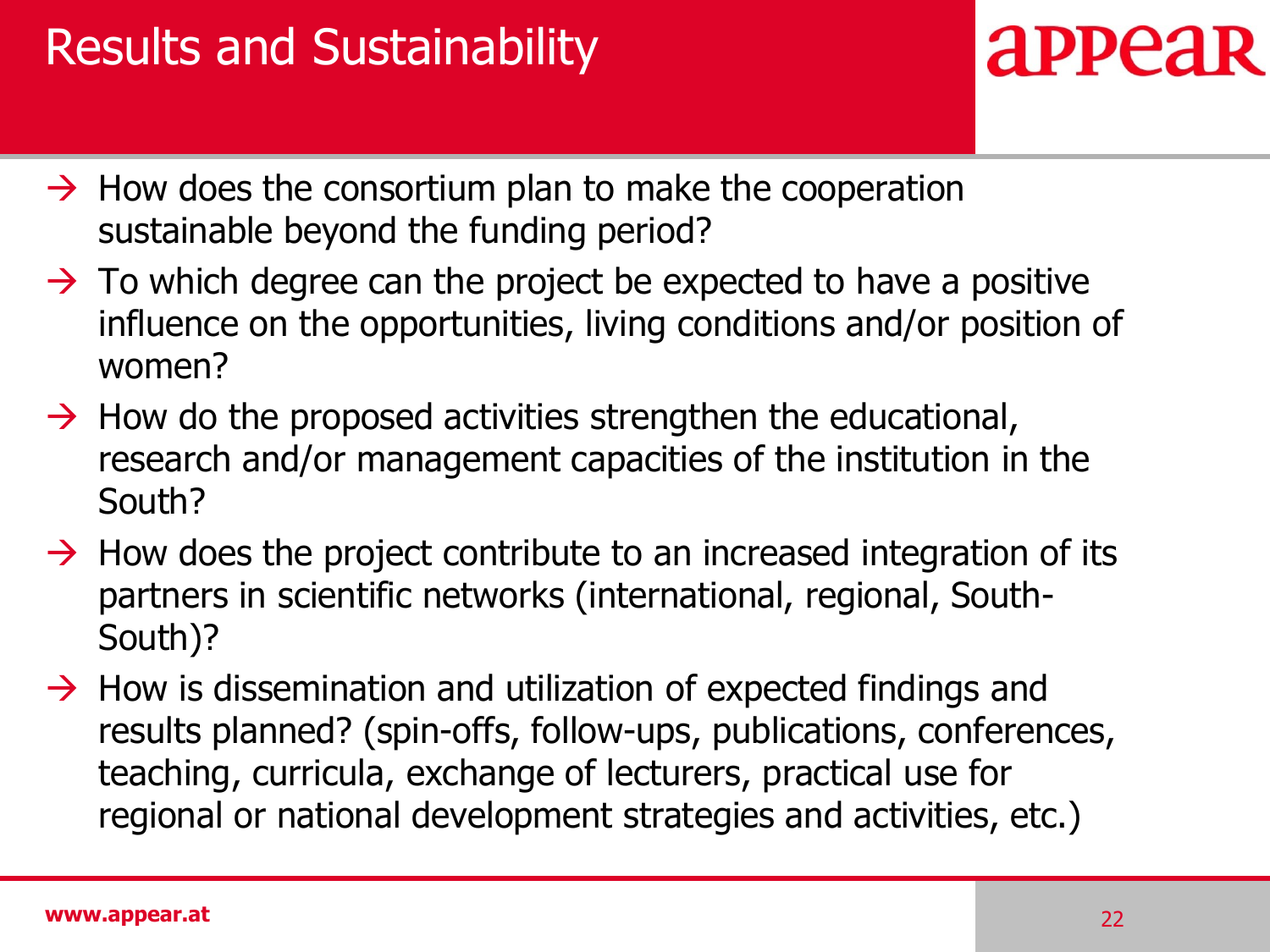$\rightarrow$  At least 51% of the project sum has to be allocated to the partner institutions in the eligible countries

#### $\rightarrow$  Supported costs

- Staff costs (for academic, coordinating and administrative tasks)
- Travel and subsistence costs
- Costs for material and equipment
- Dissemination costs (publications, conferences, etc.)
- Other costs (e.g. Audit)
- $\rightarrow$  Max. 10% overhead costs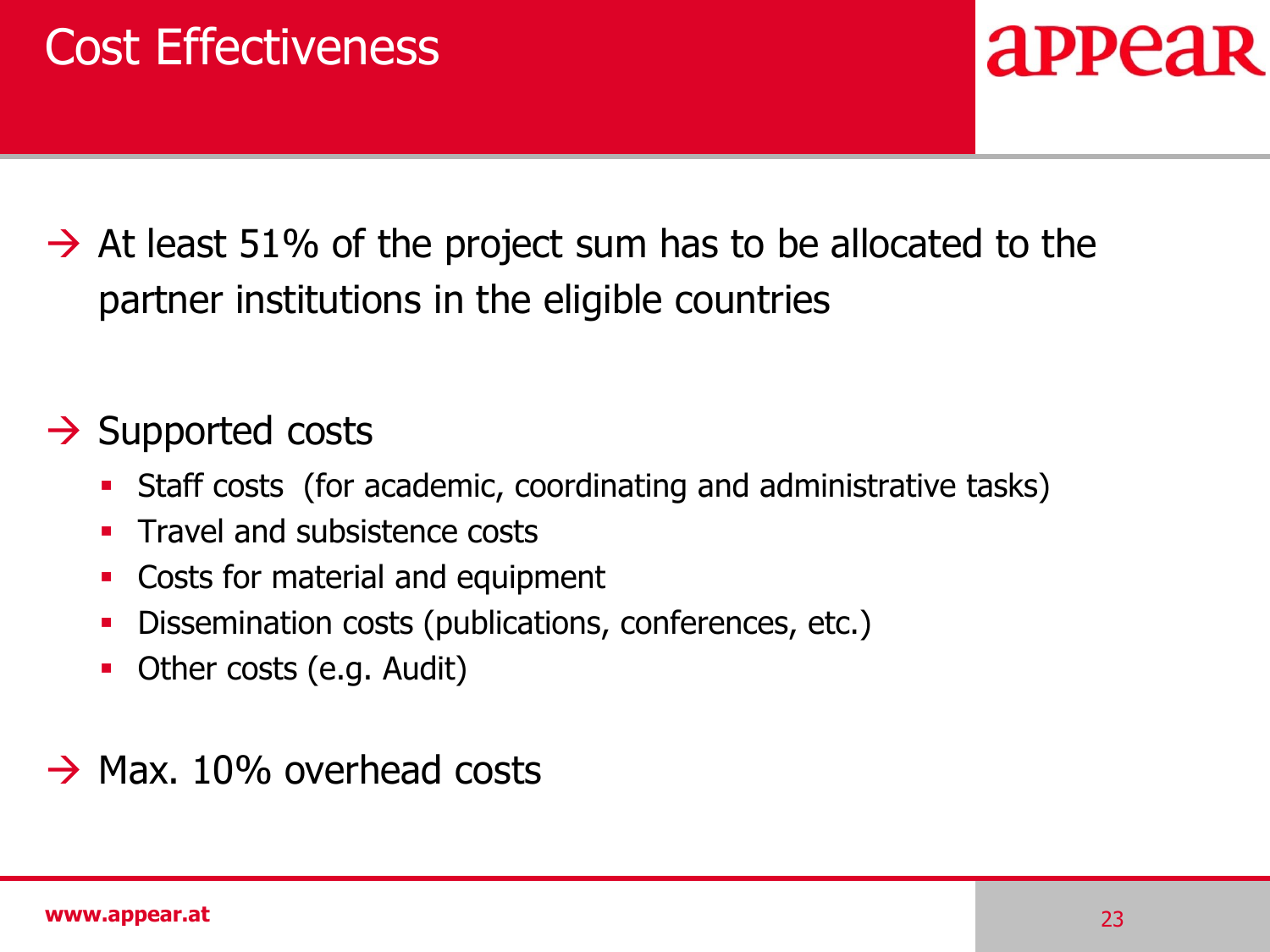### Overview - most important changes

- $\rightarrow$  New instrument: Advanced Academic Partnership
- $\rightarrow$  Duration: Academic Partnerships in the 5. Call up to 4 years
- $\rightarrow$  Overhead costs: increased to max. 10%
- $\rightarrow$  Associated partners: up to 20% of the total project budget
- $\rightarrow$  Scholarships: Master's scholarships only linked in to existing APPEAR projects
- $\rightarrow$  Eligible countries: 3 new countries
- $\rightarrow$  Advisory Board (Steering Committee): stronger international orientation
- $\rightarrow$  Open Access: obligatory for publications out of partnerships
- $\rightarrow$  Disability Mainstreaming: is regarded as "added value"
- $\rightarrow$  CO<sub>2</sub> Compensation payments: for all instruments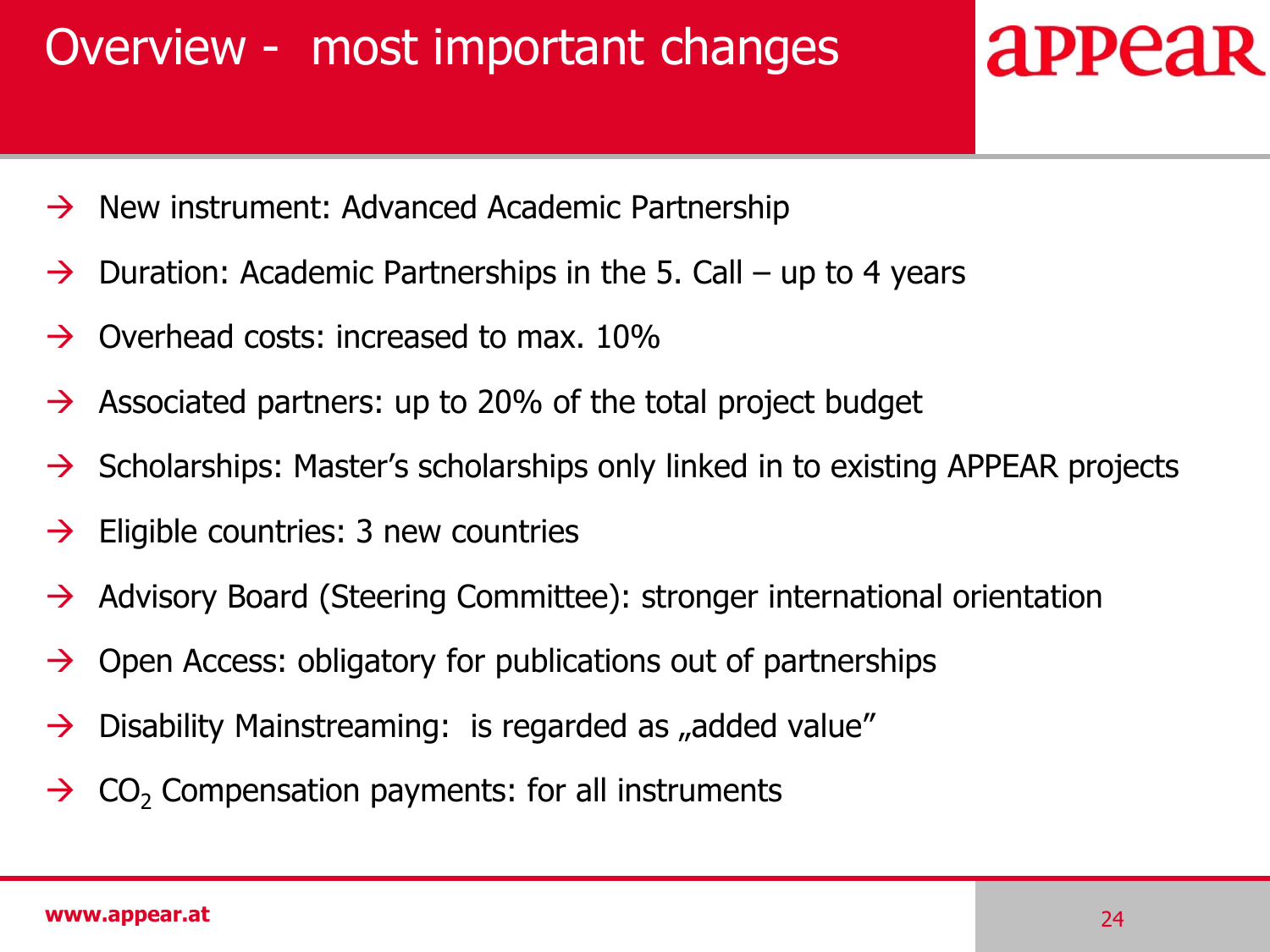### 5. Call

# **APPEAR**

#### **Instruments**

 $\rightarrow$  Preparatory Funding Academic Partnerships Advanced Academic Partnerships Master's and PhD scholarships

#### **Deadline for submission: 31 July 2015**

 $\rightarrow$  Guidelines, application forms and additional information available at **www.appear.at**